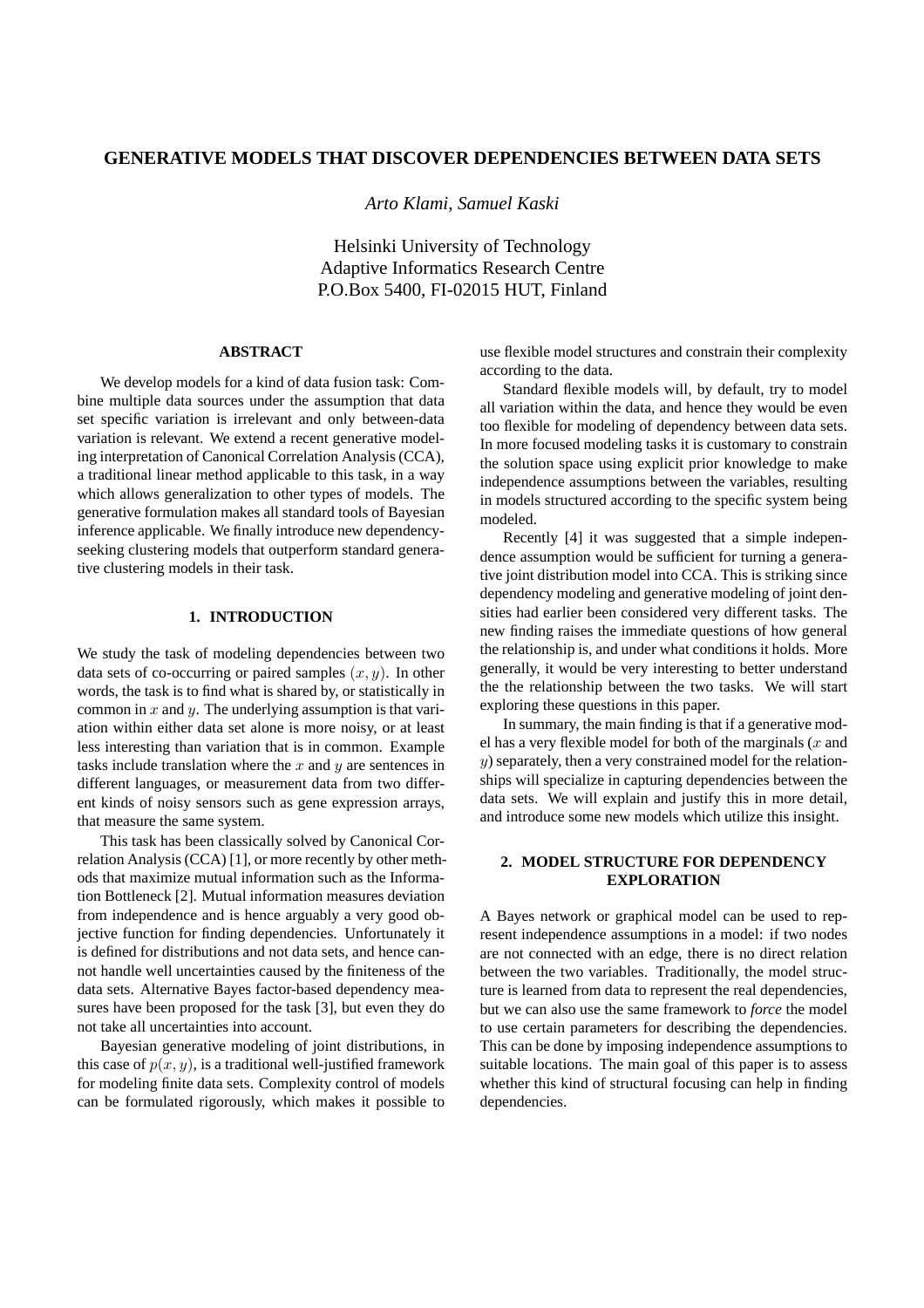

**Fig. 1**. Three model structures for dependency modeling, all sharing the property that the observed variables x and  $y$ have some latent variables in common.

Here we will consider three simple structures (Figure 1) for modeling two (usually multivariate) variables  $(x \text{ and } y)$ . All models share the property that the variables interact only through a common latent variable (or group of variables). Some general-purpose methods can be derived already from these simple structures, and thus they serve as a good basis for studying the properties of modeling dependencies with generative models.

## **3. CANONICAL CORRELATION ANALYSIS**

Canonical correlation analysis (CCA) is a classical linear model for finding dependencies [1]. It is formulated as finding the linear transformations  $W_x$  and  $W_y$  such that each dimension of  $W_x x$  correlates maximally with the corresponding dimension of  $W_y y$ . CCA thus finds what the two data sets have in common, and does that explicitly by maximizing the correlation. It can be effectively computed by solving a certain generalized eigenvalue problem, and the solution is a unique global optimum.

It was recently shown that, rather surprisingly, we can find the CCA solution also as the maximum likelihood solution of a certain probabilistic model [4]. This is somewhat counterintuitive, considering how traditional CCA optimizes a completely different criterion. We will here start by summarizing the interpretation given in [4], and then proceed to an extended model structure that helps to explain why the probabilistic version of CCA could be derived.

The model structure used by [4] corresponds to that in Figure 1 (a), and the actual model is given by

$$
z \sim N(0, I),
$$
  
\n
$$
x|z \sim N(W_x z, \Psi_x),
$$
  
\n
$$
y|z \sim N(W_y z, \Psi_y),
$$

where we have assumed zero mean data for simplicity, and do not explicitly mention the dimensionalities to keep the notation more compact. The technical derivations revealing the connection to CCA can be found in [4], but the main point is that the maximum likelihood estimates for the projections  $W_x$  and  $W_y$  have a connection to the CCA projections, and, particularly, that the posterior expectations of  $z$ 

given  $x$  and  $y$  lie on the CCA projection space.

An important observation is that the marginal covariance matrix of the pair  $(x, y)$  in the above model is

$$
\begin{pmatrix} W_x W_x^T + \Psi_x & W_x W_y^T \\ W_y W_x^T & W_y W_y^T + \Psi_y \end{pmatrix}, \tag{1}
$$

and that the connection to classical CCA is retained as long as we have a model that has identical marginal covariance. It is worth noticing how the different parameters affect different parts of the covariance. Most notably, the parameters  $\Psi$  only affect the part related to one data set. The key to why the above model leads to canonical directions must lie here, but [4] offers no explanations.

We now proceed to explain the interpretation by extending the probabilistic model. We adopt the model structure in Figure 1 (b) with separate latent variables for the marginals, and define the following model

$$
z, z_x, z_y \sim N(0, I),
$$
  
\n
$$
x|z, z_x \sim N(W_x z + B_x z_x, \sigma_x^2 I),
$$
  
\n
$$
y|z, z_y \sim N(W_y z + B_y z_y, \sigma_y^2 I).
$$

Given the latent variables each sample is thus generated as a signal fusion with fixed diagonal noise. Alternatively we can think of the model for each data set as probabilistic PCA [5, 6], because  $W_xz + B_xz_x$  could be written simply as  $\tilde{W}\tilde{z}$ for  $\tilde{W} = [W_x, B_x]$  and  $\tilde{z} = [z^T, z_x^T]^T$ . The novelty is in sharing part of the latent variables between two PCAs.

The marginal covariance matrix of the model is

$$
\begin{pmatrix} W_x W_x^T + B_x B_x^T + \sigma_x^2 I & W_x W_y^T \\ W_y W_x^T & W_y W_y^T + B_y B_y^T + \sigma_y^2 I \end{pmatrix},
$$

which is structurally identical to that in (1). We can think of  $B_x B_x^T + \sigma_x^2 I$  as an approximation to  $\Psi_x$ , and if the dimensionality of  $z_x$  is high enough (equals the dimensionality of the data x) we can directly factorize  $\Psi_x$  as  $B_x B_x^T$ , leading to  $\sigma_x^2 = 0$ . From this it follows that given complex enough latent variables the second model equals the first, and thus also finds the solution of classical CCA.

While the original CCA can be solved as an eigenvalue problem, the extended model that allows varying marginal model complexities needs to be optimized with an iterative method. An expectation maximization (EM) algorithm for optimization is given in Figure 2.

### **3.1. Properties of the model**

The above formulation for CCA has a few interesting consequences, which will be discussed here. First, being a probabilistic derivation it allows the use of standard techniques of generative modeling, such as model complexity selection and utilizing prior information, to be used in canonical correlation based analysis. For this the original derivation by [4] is already sufficient.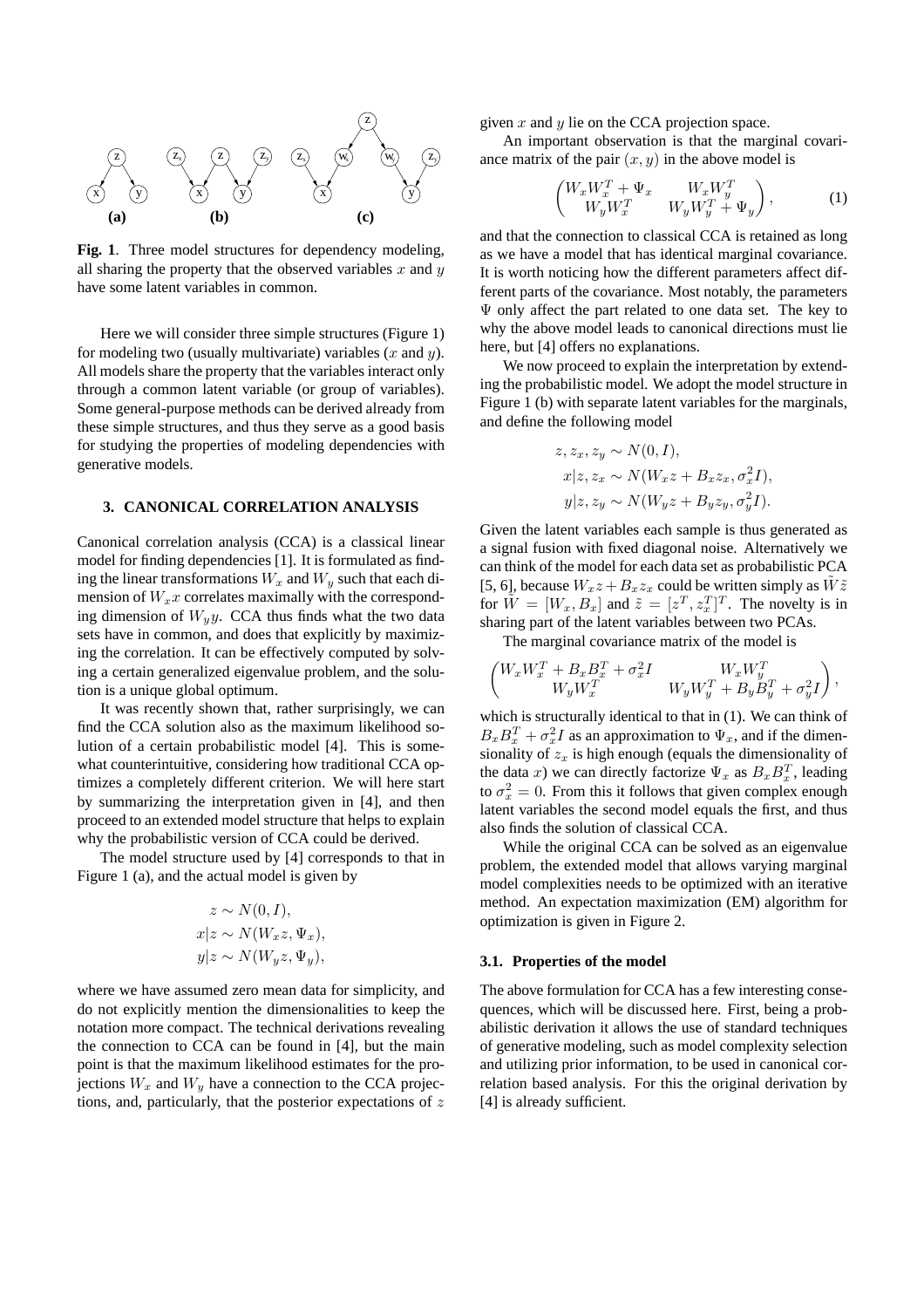1. Marginalize over  $z_x$  and  $z_y$  to get model with covariance matrix of the form (1) where we have  $\Psi_x = B_x B_x^T + \sigma_x^2 I$  and  $\Psi_y = B_y B_y^T + \sigma_y^2 I$ . Update the parameters  $W = [W_x, W_y]$  using the EM step

 $W = \Sigma A^T (M + A\Sigma A^T)^{-1}.$ 

Here  $M = (I + W^T \Psi^{-1} W)^{-1}$ ,  $A = M W^T \Psi^{-1}$ , and  $\Psi$  is a block-diagonal matrix that consists of  $\Psi_x$  and  $\Psi_y$ .  $\Sigma$  is the joint sample covariance matrix.

2. Marginalize over  $z$ , and optimize the parameters related to x. The update rule for  $B_x$  is identical to the above one, but  $\Psi = W_x \overline{W_x^T} + \sigma_x^2 I$ ,  $M = (I + B_x^T \Psi^{-1} B_x)^{-1}, A = M B_x^T \Psi^{-1},$  and  $\Sigma$  is the sample covariance of x. For  $\sigma_x^2$  we get

$$
\sigma_x^2 = \frac{1}{d_x}\text{trace}\left(\Sigma - \Sigma A^T B_x^T - W_x W_x^T\right),
$$

where  $d_x$  is the dimensionality of x, and  $B_x$  is the new value just updated. Do exactly the same for parameters related to y.

Fig. 2. EM algorithm for optimizing the extended probabilistic CCA repeats the two steps until convergence. The second step can be repeated a few times in a row to improve the convergence of the marginal models, avoiding unnecessary use of parameters  $W$  to model the marginals.

The model also allows generalizing CCA-based analysis from normal distribution to other (exponential family) distributions, already suggested in [4]. For this purpose, however, our derivation from a more complete model structure is an important step. It illustrates how the canonical correlation solution is found only when the marginal models (that were implicit in the original derivation) are capable of modeling any possible variation within each data set alone. A similar observation was made in the context of discrete variables by [7], who showed that maximizing the likelihood of a co-clustering is equivalent to maximizing the mutual information between the clusters if we assume that the marginal densities given clusters are known exactly.

If marginal latent variables of lower dimensionality are used, we lose some of the capacity required for modeling the within-data variation, and the optimal solution uses  $W$ for modeling individual data sets as well. While the model may still be a reasonably good generative model, it does not capture the dependencies correctly. This will be demonstrated empirically in Section 5.

Another interesting observation is that modeling the marginal distributions is related to the whitening operation used

for preprocessing data. It has previously been shown that classical CCA can be though of as whitening both data sets separately, followed by principal component analysis (PCA) of the concatenated whitened variables (see e.g. [8]). Here the role of the whitening step is played by the marginal models, which suggests a probabilistic interpretation of whitening in this context, as well as a generalization of similar preprocessing step to model families other than those consisting of linear projections.

## **4. DEPENDENCY-SEEKING CLUSTERING**

An interesting generalization of the above formulation is to use clustering models, as several real-world data sets have inherent cluster structure instead of linear relations. Unfortunately, the requirement of being able to model all possible variation using the marginal models is a lot more difficult to satisfy when the data no longer comes from a single exponential family distribution, such as a Gaussian. Still, we can derive practical dependency-seeking clustering algorithms by making simplifying assumptions.

#### **4.1. Simple model**

In the simplest case we assume that only the common effects have cluster structure, but the variation within each cluster is still linear. The actual model with assumption of normality is then given by

$$
z \sim \text{Mult}(\theta), \quad z_x, z_y \sim N(0, I),
$$
  
\n
$$
x|z, z_x \sim N(\mu_x^z + B_x z_x, \sigma_x^2 I),
$$
  
\n
$$
y|z, z_y \sim N(\mu_y^z + B_y z_y, \sigma_y^2 I),
$$

where  $\mu_x^z$  denotes the mean vector for the x-space corresponding to the cluster  $z$ . In principle we could have an uninformative model for  $z$  as in the CCA case, but allowing different weights makes more sense in most clustering tasks.

We can again marginalize over  $z_x$  and  $z_y$ , and end up with a model where  $x \sim N(\mu_x^z, B_x B_x^T + \sigma_x^2 I)$ . Using  $z_x$  of full dimensionality gives equivalent parameterization in the form  $x \sim N(\mu_x^z, \Psi_x)$ , and we can directly write the final clustering model as

$$
z \sim \text{Mult}(\theta),
$$
  
(x, y)|z \sim N(\mu^z, \Psi), (2)

where

$$
\Psi = \begin{pmatrix} \Psi_x & 0 \\ 0 & \Psi_y \end{pmatrix} \; .
$$

In summary, the model is a normal mixture model for data where the two feature vectors have been concatenated, with the restriction that the covariance of the clusters is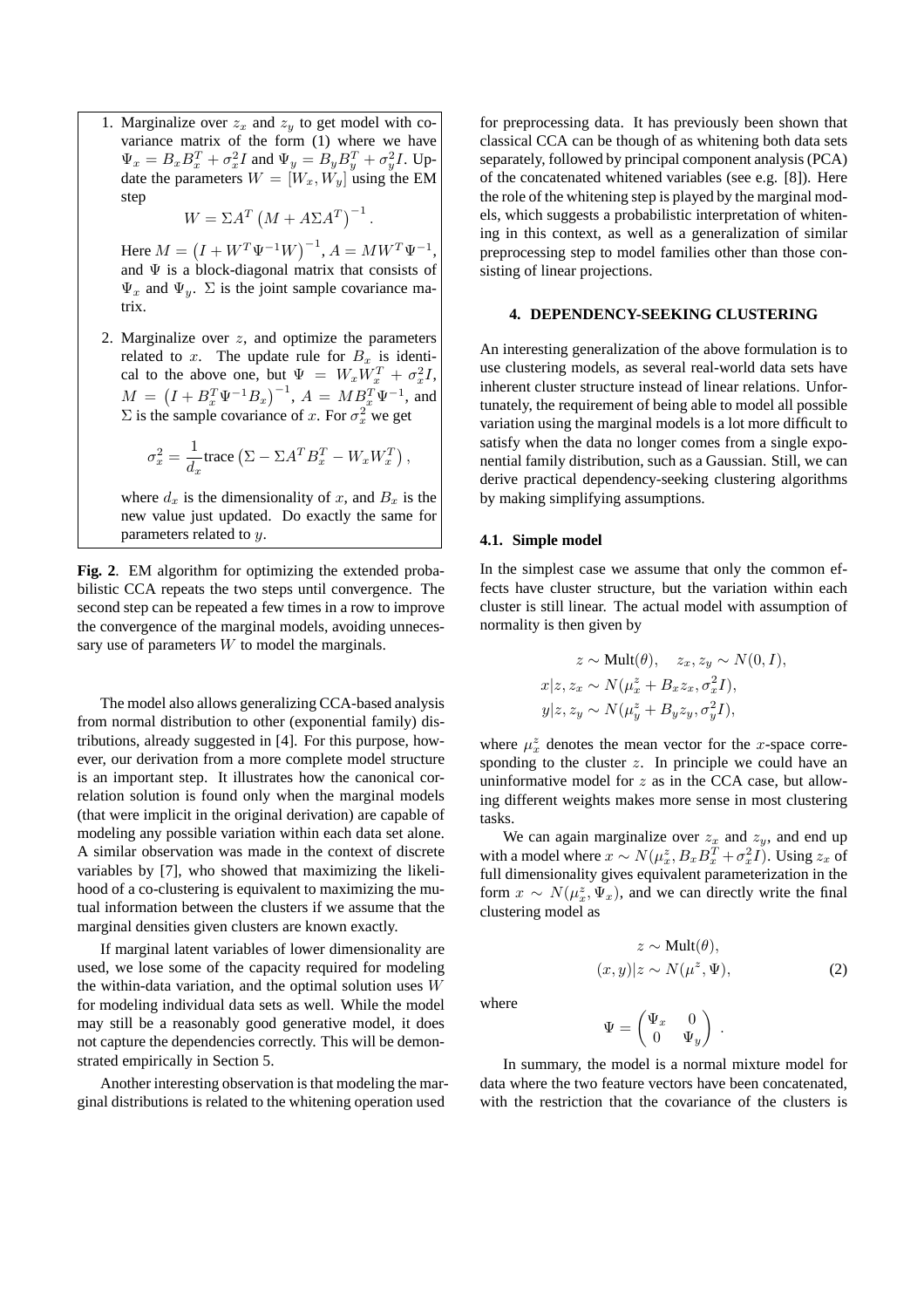shared and has a block-diagonal structure. The intuitive approach to clustering such data would be to use the full covariance matrix. It would in this case lead to individual clusters modeling also some of the dependencies, and even though it might be better in terms of the likelihood it would still be worse for making inference on the dependencies. In the other extreme where the covariance matrix would be restricted to be completely diagonal, the model would use cluster structure to model also within-data variation, again losing some of the dependencies.

Note that this suggests that the covariance matrix should be restricted also in cases where the variables in both data sets are expected to have correlation (for example, due to being measurements of the same actual property conducted with different measurement techniques). This is because we specifically want to capture the real link between the two data sets into the cluster structure, instead of the withincluster covariance. This is in contradiction to the traditional approach, where all prior information naturally should be included in the model structure as well as possible.

### **4.2. More structured variant**

The clustering model (2) requires quite strict assumptions for the data. Even though it will still lead to improved performance in many dependency exploration tasks, it is worthwhile to study if we can do something better.

In principle we would like to build a model where  $z$  acts as a cluster index, and the marginal models are complex enough to represent any meaningful structure in each data set within one cluster. Without restricting to any special cases, the best we could do would be to allow some general mixture model for the marginals as well, but marginalizing over the latent variables of such a model would be practically impossible. We thus take an alternative approach, where we accept that the marginal models are going to be insufficient, and try to focus on dependencies by specifying a more complex model for the joint effects. With suitable structure we can avoid at least part of the cases where the clusters are used to describe marginal variation.

We replace the middle part of the model with a hierarchy that also contains an independence assumption between two new latent variables  $w_x$  and  $w_y$  (Figure 1 (c)). The actual model is given by

$$
z \sim \text{Mult}(\theta_z),
$$
  
\n
$$
w_x | z \sim \text{Mult}(\theta_{w_x}^z), \quad w_y | z \sim \text{Mult}(\theta_{w_y}^z),
$$
  
\n
$$
x | w_x \sim N(\mu_x^{w_x}, \Psi_x), \quad y | w_y \sim N(\mu_y^{w_y}, \Psi_y),
$$
  
\n(3)

where we have already marginalized over  $z_x$  and  $z_y$ . The model can be optimized using an EM algorithm (details omitted), which reminds closely the EM algorithm for the classical Gaussian mixture.

The improvement compared to the model (2) is that the hierarchy can be used to detect and model correctly cases where either of the marginal distributions within a single cluster is multimodal. The algorithm solves this kind of situation by choosing the  $\theta_w^z$  for that cluster to have two or more active components.

The model is formulated so that first a higher-level cluster  $z$  is selected, and based on that we independently select lower-level clusters  $w_x$  and  $w_y$ . Alternatively we can think of this as a process where a pair of lower-level clusters is chosen from a joint distribution of  $w_x$  and  $w_y$ . In this interpretation the prior  $p(w_x, w_y)$  is not independent, but not completely free either. The model corresponds to representing the prior as a sum of independent priors.

The latter interpretation links the model to the associative clustering (AC) [3]. In AC the task is to find marginal clusterings for two data sets so that the contingency table formed by the sample counts is as dependent as possible. Here the samples could be assigned to the  $(w_x, w_y)$  clusters in a probabilistic way, leading to a table of "counts" with similar interpretation. From this perspective the proposed clustering method is a probabilistic alternative to AC that directly maximizes a measure of dependency. Comparing the two alternatives more thoroughly is, however, beyond the scope of this paper.

#### **5. EXPERIMENTS**

Here we verify empirically some of the properties claimed in the previous sections. These experiments are not a comprehensive study on the performance of the methods, but aim to demonstrate the kind of effects one should anticipate, and know how to deal with, in dependency exploration tasks performed by probabilistic modeling.

#### **5.1. CCA and marginal model complexity**

In Section 3 we claimed that the probabilistic formulation of CCA only holds when sufficiently complex marginal models are used. Here we demonstrate that the EM algorithm for extended CCA indeed converges to the classical CCA solution given full complexity, and show that this does not hold with lower complexity.

For this purpose we use a simple generated data set that has a subspace (three dimensions) with significant correlation and the rest of the dimensions (three) in both data spaces are more or less independent noise. 1000 samples are drawn from the distribution, and the solutions are computed using the EM algorithm (Figure 2) for various marginal model complexities. The results are computed as averages over 100 different data sets from the same distribution.

We compare the variants by measuring squared correlation (sum of squared canonical correlations when there is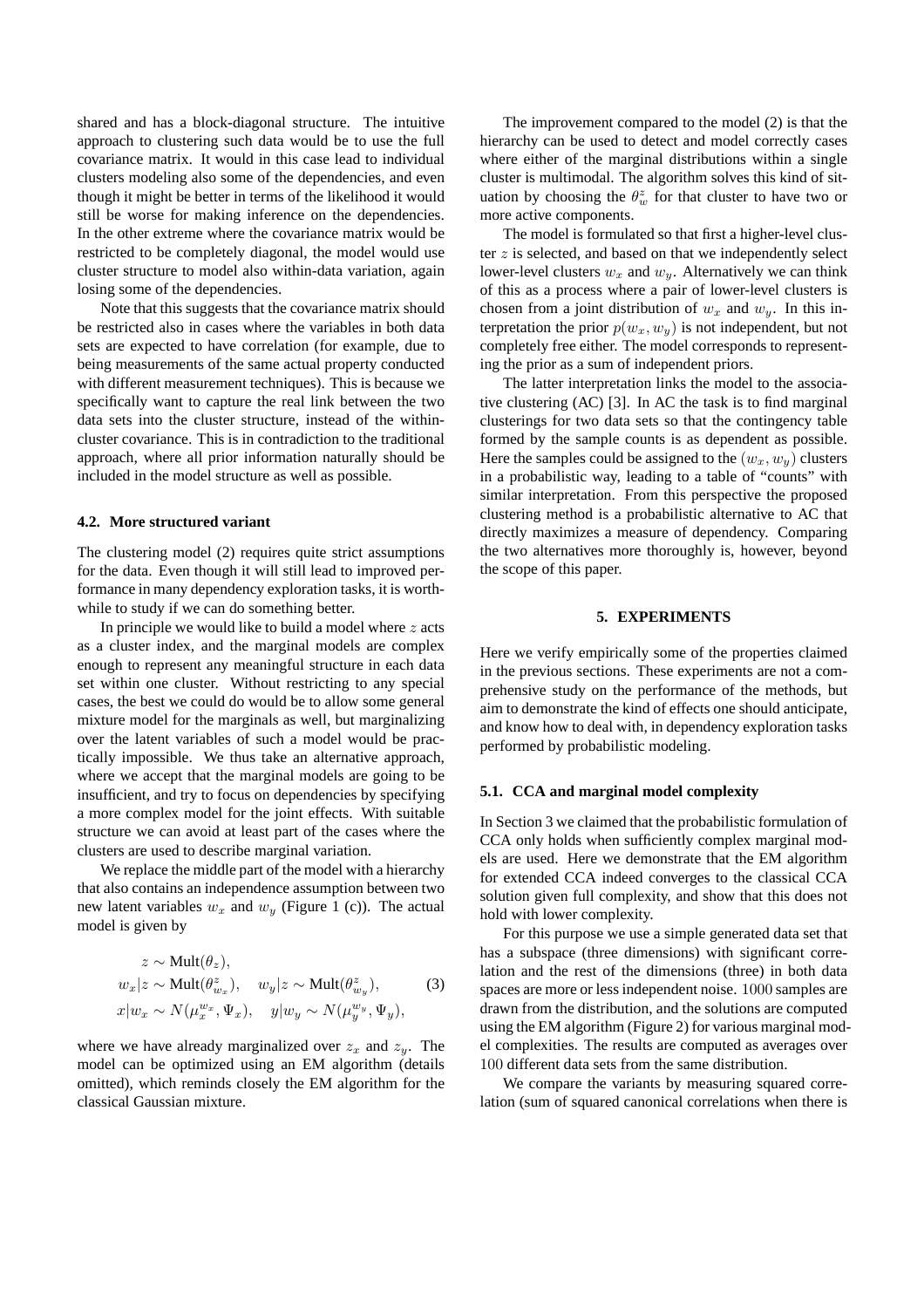

**Fig. 3**. The correlation of the posterior expectations increases as a function of the marginal model complexity, and moves from the PCA solution (no marginal models) to CCA solution (full complexity). The lines present different subspace dimensionalities, increasing from 1 (bottom line) to 5 (topmost line).

more than one dimension) between the posterior expectations  $E[z_x|x]$  and  $E[z_y|y]$ . CCA is known to find the maximal value, whereas PCA for the concatenated variables has no particular reason to find correlating projections. In Figure 3 the correlation within the subspace is illustrated for varying marginal model complexities and dimensionalities of the subspace, and it is evident that too low a complexity leads to decreased performance in finding the canonical directions. What is sufficient depends on the number of dimensions sought, and ultimately on the data in question.

#### **5.2. Dependency-seeking clustering**

Evaluating the performance of a clustering algorithm is often quite difficult task, as no definitive measures for assessing the quality exist. Here even the validation data likelihood cannot be used, as it is not necessarily optimal criterion for dependency exploration task. A more direct measure of dependency is required, and as the clustering algorithms are here extended from canonical correlation analysis, we decided to study how closely they can mimic the solution of CCA. The algorithms are compared to the alternative of using an unrestricted joint model, here a normal Gaussian mixture with full covariance matrix, to see whether they can find the dependencies better than the naive approach of modeling all variation.

We use the same data set used in the previous demonstration. Even though the data comes from a single Gaussian, the independence assumption means that clusters are required for modeling the dependent parts. As a practical measure for the similarity of the results, we measure the variance of the cluster centroids in the CCA subspace: the solutions that focus on modeling directions perpendicular to the subspace will have small variation within the subspace.

We averaged the variances of a normal mixture model with full covariance matrix and the model (2) over 100 runs. The resulting average variance for normal mixture model was 0.09 (standard deviation 0.04), and 0.26 (deviation 0.08) for the block-diagonal variant, showing that the latter reveals clearly more (98 out of 100 runs) structure in the canonical subspace. The values are for 6 clusters, but similar results are obtained with other complexities as well.

As a more real example, we cluster yeast genes based on two expression measurements of different stressful treatments (time-series of heat shock and diamide treatment). The measurement data was obtained from [9], and preprocessed like in [8]. The common thing between the measurements should be general stress, and thus we compare the clustering results to a list of environmental stress response (ESR) genes by [9] (two-class problem, each gene either is or is not an ESR). The average "classification accuracy" (percentage of training samples from the same class in a cluster; random assignment gives 75.7%) over 10 random data splits (half of the samples for training and half for validation) was  $81.1\%$  for normal mixture model, and  $86.0\%$ for model (2). The latter is significantly better (Wilcoxon signed rank test,  $p < 0.002$ ). Again the number of clusters was arbitrarily fixed to 6. It is worth noticing that the normal mixture model had significantly higher likelihood on both training and validation data due to modeling more within-data variation, but it still tells less about yeast stress.

#### **5.3. Multimodal marginal clusters**

The advantage of the structured variant (3) over the simpler clustering model is that it can cope with multimodalities in marginal clusters. The ability is demonstrated on toy data with two two-dimensional data sets. First dimensions of both data sets are dependent, whereas the other dimensions are independent but structured noise. A three-cluster solution by the model (3) is illustrated in Figure 4. Not only has the algorithm ignored the dimensions containing structured noise, but it has also assigned the two modes of one cluster in the dependent plane to the same higher-level cluster.

As another example, we also clustered the Multiple Features Database<sup>1</sup> that contains several feature sets for handwritten number recognition. We picked the Karhunen-Loeve coefficients and the Zernike moments, and reduced both feature sets to just two dimensions using PCA to make the problem more challenging. Furthermore, we added three dimensions with bimodal Gaussian distribution to both data sets to increase within-data variation. We used the same accuracy measure as above, this time averaging over 20 runs. With 10-cluster solutions we got  $15.4\%$  for normal mixture model,  $17.5\%$  for (2), and  $27.4\%$  for (3) (using 15 values for  $w_x$  and  $w_y$ ). All differences are significant according to the Wilcoxon signed rank test (all p-values below 0.004), and low values are due to the high noise ratio.

<sup>1</sup> from http://www.ics.uci.edu/∼mlearn/MLRepository.html